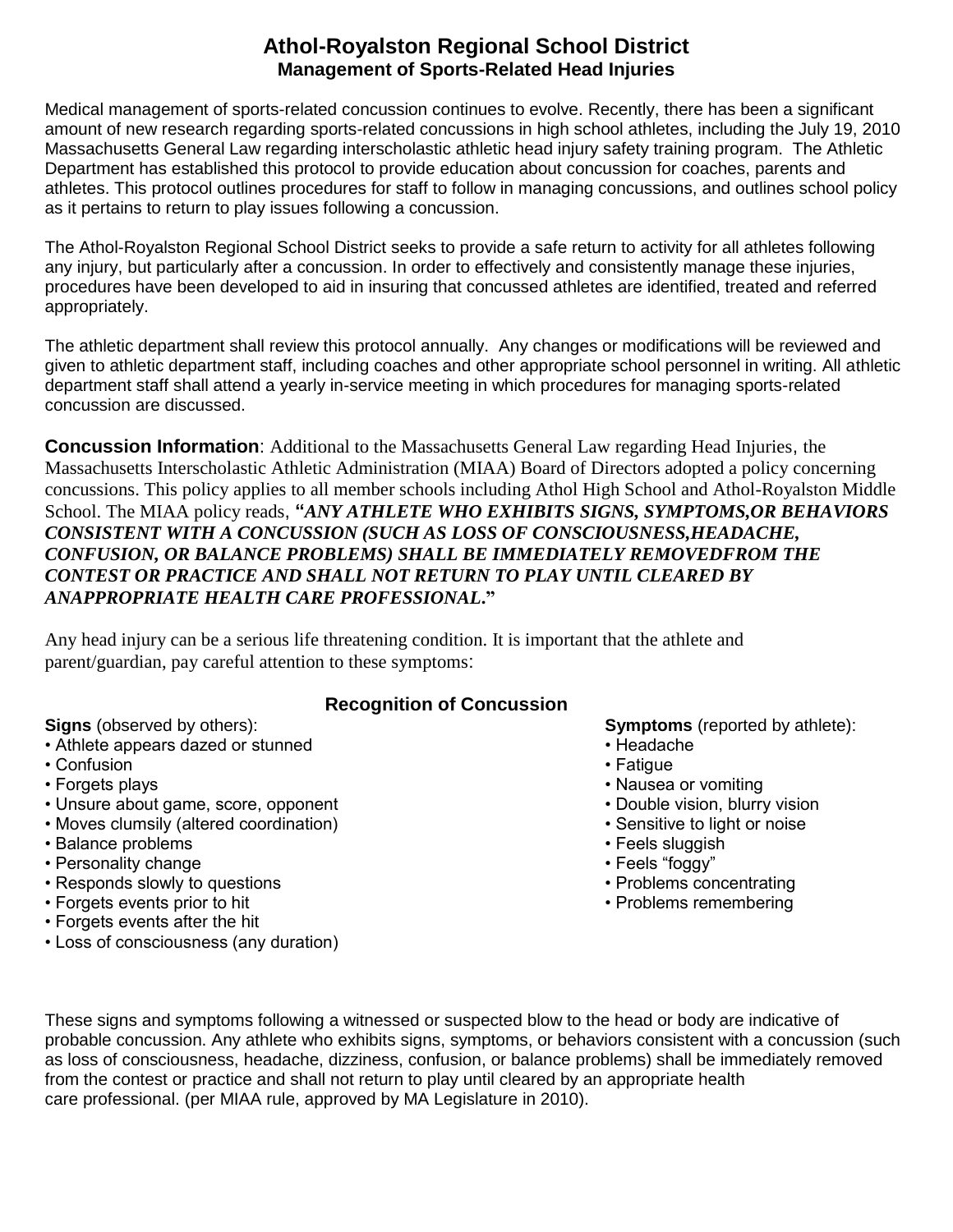#### **Guidelines and Procedures for Coaches, Parents and Athletes**

#### *Before season actions for coaches*

1. Should become familiar with the signs and symptoms of concussion that are described above.

2. Must complete NIAAA Course: **Concussion in Sports - What You Need To Know** 

Certification must be renewed annually

#### *Before season actions for parents and athletes*

1. Required to annually attend a Pre-Season Sports Parent-Athlete Meeting to be refreshed on Head Injury related policies, protocol and procedures information.

2. Complete the **Pre-Participation Head Injury/Concussion Reporting Form**

#### *Remove from activity*

Any athlete who exhibits signs, symptoms, or behaviors consistent with a concussion (such as loss of consciousness, headache, dizziness, confusion, or balance problems) shall be immediately removed from the contest and shall not return to play until cleared by an appropriate health care professional. "When in doubt, sit 'em out"

#### *Refer the athlete for medical evaluation*

- 1. The coach is responsible to begin the **Head Injury Procedures and Return to Play Protocol.**
- 2. In the event that an athlete's parents cannot be reached, and the athlete is able to be sent home (rather than directly to MD):
- The coach should insure that the athlete will be with a responsible individual, who is capable of monitoring the athlete.
- The coach should continue efforts to reach a parent.
- If there is any question about the status of the athlete, or if the athlete is not able to be monitored appropriately, the athlete should be referred to an Emergency Department for evaluation. An adult should accompany the athlete and remain with the athlete until a parent arrives.

Athletes with suspected head injuries should not be permitted to drive home.

3. Coaches should seek assistance from the host site certified athletic trainer (ATC) or team physician, if available at an away contest.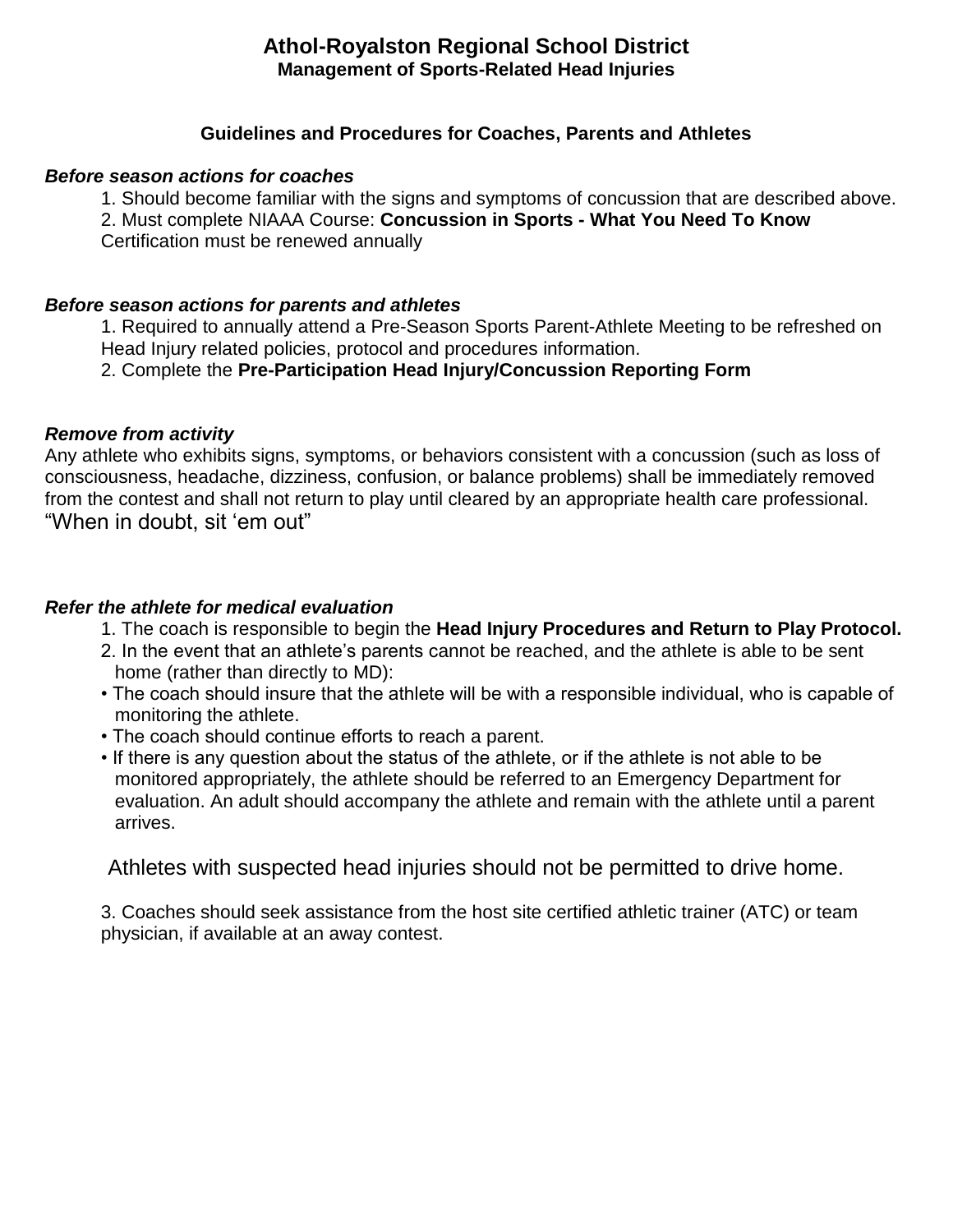# **Head Injury and Return to Play Protocol**

If any symptoms of concussions or head injuries occur during any phase of the recovery process, whether in school, practice, or at home, the coach, nurse, or health care provider needs to be notified. *Athletes who have not fully recovered from an initial concussion are significantly vulnerable for recurrent, cumulative, and even catastrophic consequences from a second concussion injury*. Such difficulties are prevented if the athlete is allowed time to recover from the concussion and return to play decisions are carefully made. No athlete should return to sport or other high risk activities when symptoms of concussion are present and recovery is ongoing. *Don't Hide It!* It is better to miss a few games than a whole season.

# **The following procedures will be followed in the event an athlete receives a head injury**

\*Athlete is removed from the contest or practice immediately.

- \*The coach will notify parent/guardian and require follow up with athlete's health care provider.
- \*The coach will notify the Athletic Director.
- \*The Athletic Director will notify school nurse.

\*School nurse will contact athlete's teachers and guidance counselor.

# **Any athlete exhibiting signs and or symptoms of a concussion will follow the** *Return to Play Protocol***.**

#### **Return to Play Protocol:**

Return to play will occur only after the following steps have been completed, **in the order** listed below:

- 1. Athlete may not participate in practice, play or Gradual Return to Play Plan until written clearance by an appropriate health care professional: physician (MD, DO), physicians assistant (PA), or nurse practitioner (NP). See form: *ARRSD Head Injury Incident Form*
- 2. If concussion is diagnosed by health care professional; athlete must complete Gradual Return to Play Plan.
- 3. Coach and Athletic Director meet to discuss the athletes Gradual Return to Play Plan.
- 4. Athlete returns to health care professional for *Post Sports-Related Head Injury Clearance and Authorization Form*
- 5. Athletic Director notifies coach of clearance and gives copies of the completed *Head Injury Incident Form and Post Sports-Related Head Injury Clearance and Authorization Form* to the School Nurse and Superintendants Office.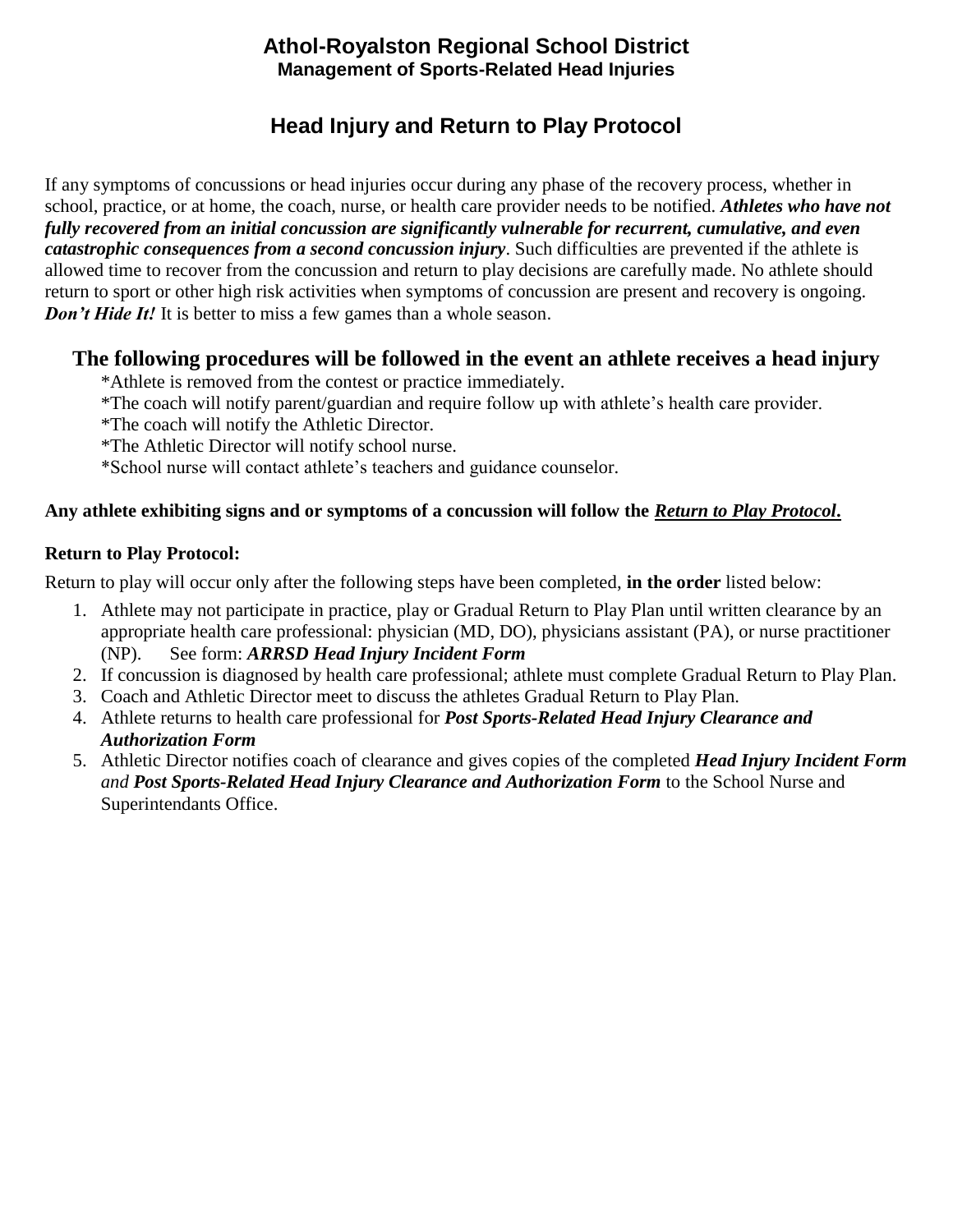# **GRADUAL RETURN TO PLAY PLAN**

Return to play should occur in gradual steps beginning with light aerobic exercise only to increase your heart rate (e.g. stationary cycle); moving to increasing your heart rate with movement (e.g. running); then adding controlled contact if appropriate; and finally return to sports competition.

Pay careful attention to your symptoms and your thinking and concentration skills at each stage or activity. After completion of each step without recurrence of symptoms, you can move to the next level of activity the next day. **Move to the next level of activity only if you do not experience any symptoms at the present level.** If your symptoms return, let your health care provider know, return to the first level and restart the program gradually.

**Day 1:** Low levels of physical activity (i.e. symptoms do not come back during or after the activity). This includes walking, light jogging, light stationary biking, and light weight lifting (low weight, moderate reps, no bench, no squats).

**Day 2:** Moderate levels of physical activity with body/head movement. This includes moderate jogging, brief running, moderate intensity on the stationary cycle, moderate intensity weight lifting (reduce time and or reduced weight from your typical routine).

**Day 3:** Heavy non-contact physical activity. This includes sprinting/running, high intensity stationary cycling, completing the regular lifting routine, non-contact sport specific drills (agility with 3 planes of movement).

**Day 4:** Sports specific practice.

**Day 5:** Full contact in a controlled drill or practice.

**Day 6:** Return to competition.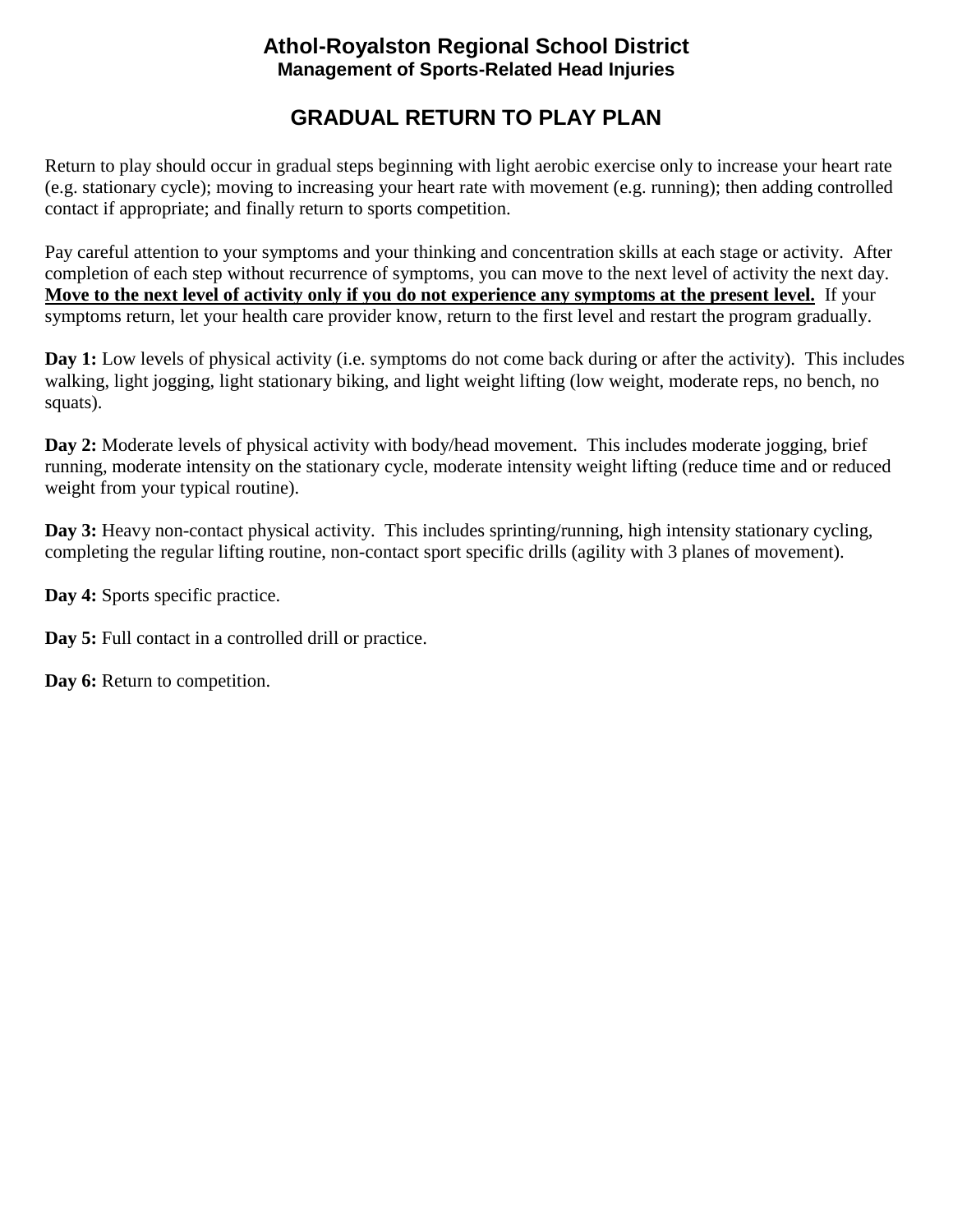# **PRE-PARTICIPATION HEAD INJURY/CONCUSSION REPORTING FORM FOR EXTRACURRICULAR ACTIVITIES**

This form should be completed by the student's parent(s) or legal guardian(s). It must submitted to the Athletic Director, or official designated by the school, *prior* to the start of each season a student' plans to participate in an extracurricular athletic activity.

| Student's Name                                                                                                 | Sex | Date of Birth | Grade       |  |  |  |  |
|----------------------------------------------------------------------------------------------------------------|-----|---------------|-------------|--|--|--|--|
| School                                                                                                         |     | Sport(s)      |             |  |  |  |  |
| <b>Home Address</b>                                                                                            |     | Telephone     |             |  |  |  |  |
| Has student ever experienced a traumatic head injury (a blow to the head)? Yes                                 |     |               | No_________ |  |  |  |  |
| Has student ever received medical attention for a head injury? Yes_______ No_______                            |     |               |             |  |  |  |  |
|                                                                                                                |     |               |             |  |  |  |  |
| If yes, please describe the circumstances:                                                                     |     |               |             |  |  |  |  |
|                                                                                                                |     |               |             |  |  |  |  |
|                                                                                                                |     |               |             |  |  |  |  |
|                                                                                                                |     |               |             |  |  |  |  |
| Was student diagnosed with a concussion? Yes__________ No________                                              |     |               |             |  |  |  |  |
|                                                                                                                |     |               |             |  |  |  |  |
|                                                                                                                |     |               |             |  |  |  |  |
| Duration of Symptoms (such as <i>headache, difficulty concentrating, fatigue</i> ) for most recent concussion: |     |               |             |  |  |  |  |
| AUTHORIZATION TO SHARE MEDICAL INFORMATION TO APPROPRIATE SCHOOL STAFF                                         |     |               |             |  |  |  |  |
| Parent/Guardian:<br>(Please print)                                                                             |     |               |             |  |  |  |  |
| <b>Student Athlete:</b>                                                                                        |     |               |             |  |  |  |  |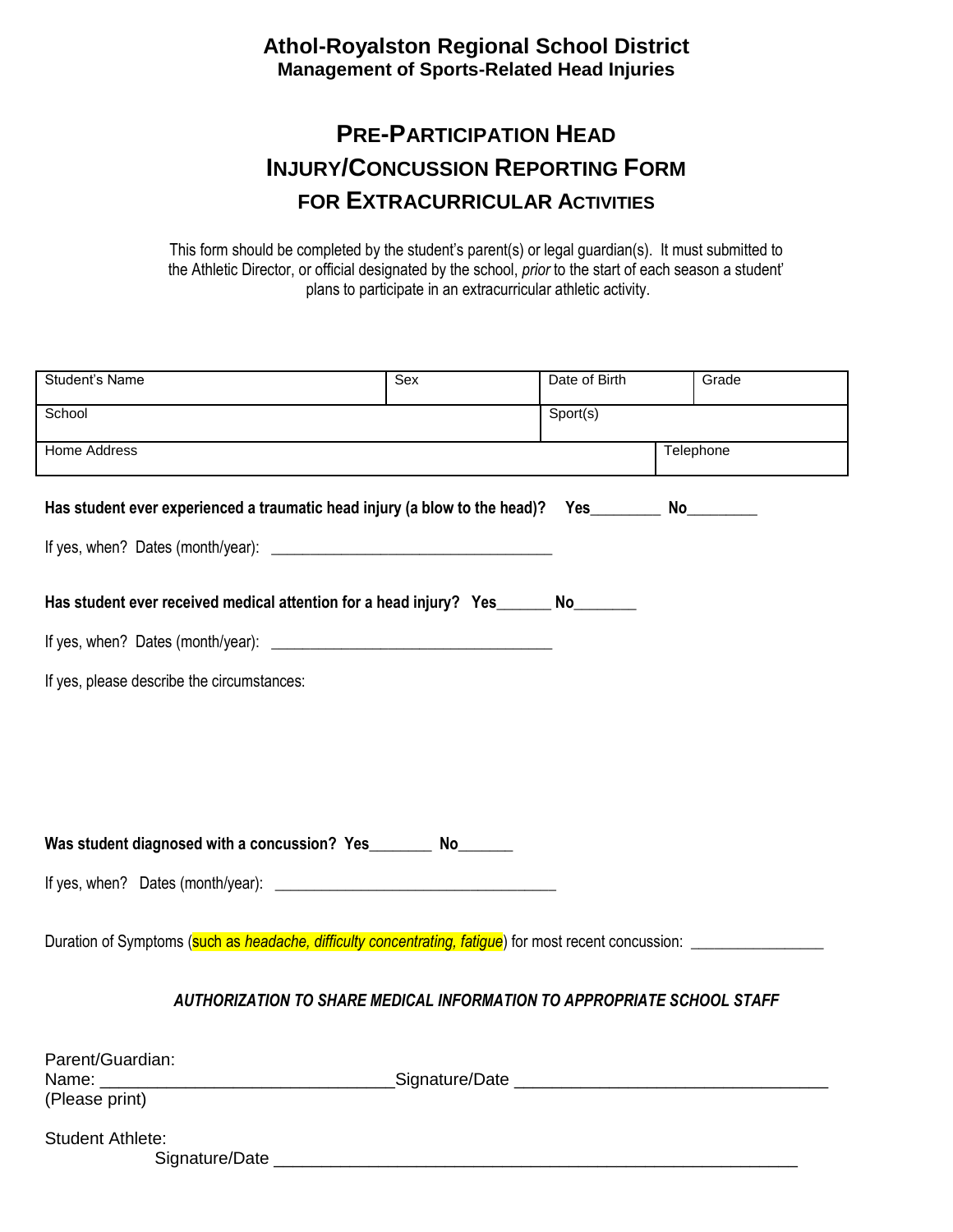# **HEAD INJURY INCIDENT FORM**

#### **PART A:** Part A of this incident form should be completed by the supervising coach of the athlete and then given to Parent/Guardian for initial visit to *health care professional.*

| Student's Name                                                                      |                                                                                                                                                                                                                                | Sex | Date of Birth   | Grade                                                                                          |  |  |  |  |  |
|-------------------------------------------------------------------------------------|--------------------------------------------------------------------------------------------------------------------------------------------------------------------------------------------------------------------------------|-----|-----------------|------------------------------------------------------------------------------------------------|--|--|--|--|--|
|                                                                                     |                                                                                                                                                                                                                                |     |                 |                                                                                                |  |  |  |  |  |
| School                                                                              |                                                                                                                                                                                                                                |     | Sport(s)        |                                                                                                |  |  |  |  |  |
| Home Address                                                                        |                                                                                                                                                                                                                                |     |                 | Telephone                                                                                      |  |  |  |  |  |
|                                                                                     | Date of injury: __________________                                                                                                                                                                                             |     |                 |                                                                                                |  |  |  |  |  |
| Did the incident take place during an extracurricular activity? ______ Yes _____ No |                                                                                                                                                                                                                                |     |                 |                                                                                                |  |  |  |  |  |
|                                                                                     |                                                                                                                                                                                                                                |     |                 |                                                                                                |  |  |  |  |  |
|                                                                                     | Please describe nature and extent of injuries to student:                                                                                                                                                                      |     |                 |                                                                                                |  |  |  |  |  |
|                                                                                     |                                                                                                                                                                                                                                |     |                 |                                                                                                |  |  |  |  |  |
|                                                                                     |                                                                                                                                                                                                                                |     |                 |                                                                                                |  |  |  |  |  |
| <b>CORRECT.</b>                                                                     | I HEREBY STATE THAT TO THE BEST OF MY KNOWLEDGE, MY ANSWERS TO THE ABOVE QUESTIONS ARE COMPLETE AND                                                                                                                            |     |                 |                                                                                                |  |  |  |  |  |
|                                                                                     | Please circle one: Coach or Marching Band Director                                                                                                                                                                             |     | Parent/Guardian |                                                                                                |  |  |  |  |  |
|                                                                                     |                                                                                                                                                                                                                                |     |                 |                                                                                                |  |  |  |  |  |
|                                                                                     |                                                                                                                                                                                                                                |     |                 |                                                                                                |  |  |  |  |  |
|                                                                                     |                                                                                                                                                                                                                                |     |                 |                                                                                                |  |  |  |  |  |
|                                                                                     | <b>PART B:</b> Part B of this incident form to be completed by health care professional.                                                                                                                                       |     |                 |                                                                                                |  |  |  |  |  |
|                                                                                     |                                                                                                                                                                                                                                |     |                 |                                                                                                |  |  |  |  |  |
| $\Box$ Physician                                                                    | □ Certified Athletic Trainer □ Nurse Practitioner                                                                                                                                                                              |     |                 | $\Box$ Neuropsychologist                                                                       |  |  |  |  |  |
|                                                                                     |                                                                                                                                                                                                                                |     |                 |                                                                                                |  |  |  |  |  |
|                                                                                     | Diagnosis: 0 Concussion: Grade Level 0 0ther: 0 Other: 0 0ther: 0 0ther: 0 0ther: 0 0ther: 0 0ther: 0 0ther: 0 0ther: 0 0ther: 0 0ther: 0 0ther: 0 0ther: 0 0ther: 0 0ther: 0 0ther: 0 0ther: 0 0ther: 0 0ther: 0 0ther: 0 0th |     |                 |                                                                                                |  |  |  |  |  |
|                                                                                     | The following are the return to sport recommendations at the present time:                                                                                                                                                     |     |                 |                                                                                                |  |  |  |  |  |
|                                                                                     | May not return to practice or competition at this time. Return to office in ______ day(s).                                                                                                                                     |     |                 |                                                                                                |  |  |  |  |  |
| $\overline{\phantom{a}}$                                                            | May return to practice and begin Gradual Return to Play Plan with the following restriction:                                                                                                                                   |     |                 |                                                                                                |  |  |  |  |  |
|                                                                                     |                                                                                                                                                                                                                                |     |                 | May begin Gradual Return to Play Plan when clear of all symptoms for _____ consecutive day(s). |  |  |  |  |  |
|                                                                                     | May return to full participation in practice and competition immediately without restrictions.                                                                                                                                 |     |                 |                                                                                                |  |  |  |  |  |
| Signature: $\__$                                                                    | <u> 1980 - Johann Barbara, martxa alemaniar argumento estas políticas en la contrada de la contrada de la contrad</u>                                                                                                          |     |                 |                                                                                                |  |  |  |  |  |